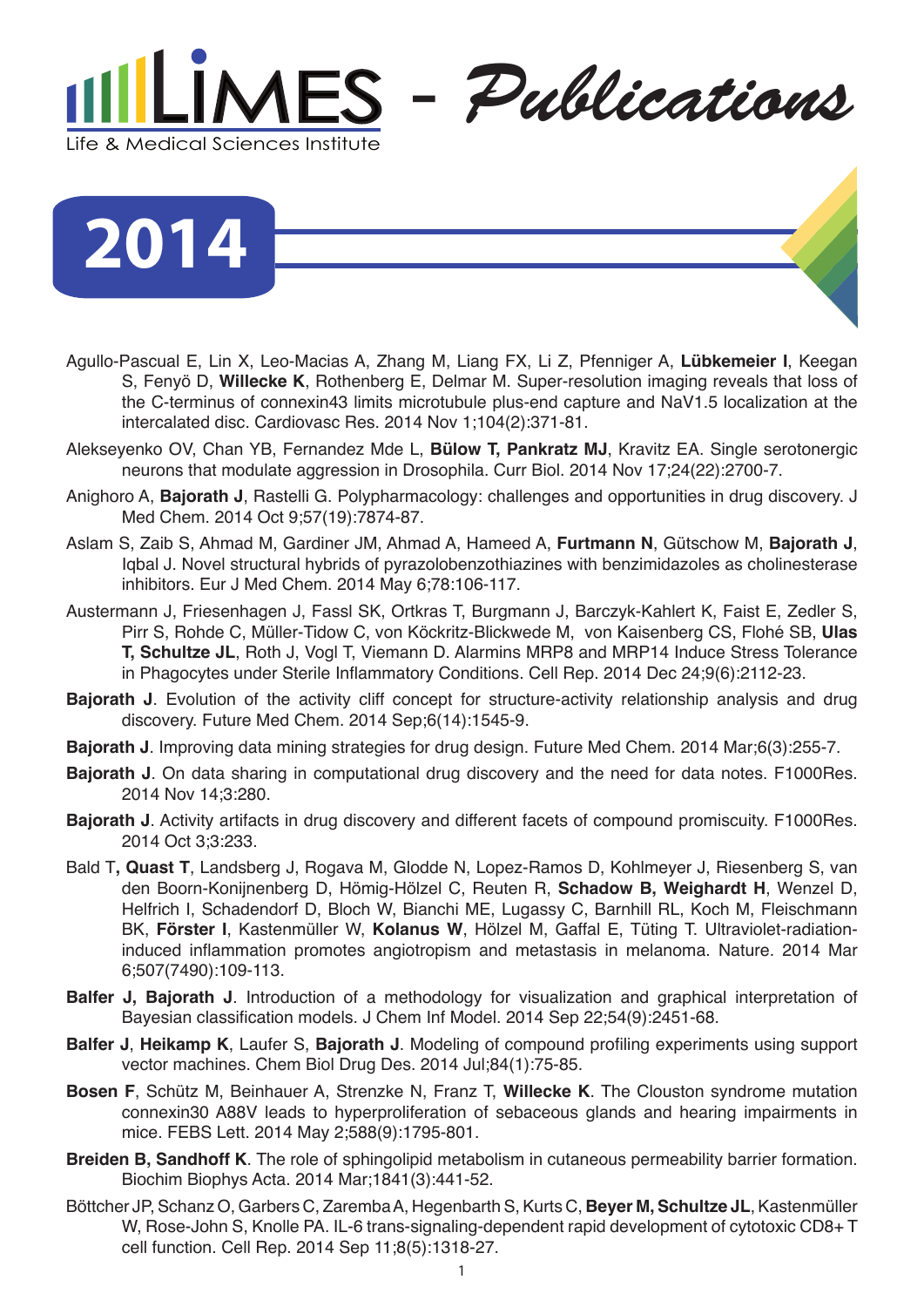- **Bülow MH**, Bülow TR, **Hoch M, Pankratz MJ**, Jünger MA. Src tyrosine kinase signaling antagonizes nuclear localization of FOXO and inhibits its transcription factor activity. Sci Rep. 2014 Feb 11;4:4048.
- **de la Vega de León A, Bajorath J**. Prediction of compound potency changes in matched molecular pairs using support vector regression. J Chem Inf Model. 2014 Oct 27;54(10):2654-63.
- **de la Vega de León A, Bajorath J**. Formation of activity cliffs is accompanied by systematic increases in ligand efficiency from lowly to highly potent compounds. AAPS J. 2014 Mar;16(2):335-41.
- De Nardo D, Labzin LI, Kono H, Seki R, Schmidt SV, **Beyer M**, Xu D, Zimmer S, Lahrmann C, Schildberg FA, Vogelhuber J, Kraut M, **Ulas T**, Kerksiek A, Krebs W, Bode N, Grebe A, Fitzgerald ML, Hernandez NJ, Williams BR, Knolle P, Kneilling M, Röcken M, Lütjohann D, Wright SD, **Schultze JL**, Latz E. High-density lipoprotein mediates anti-inflammatory reprogramming of macrophages via the transcriptional regulator ATF3. Nat Immunol. 2014 Feb;15(2):152-60.
- **Dimova D, Bajorath J**. Extraction of SAR information from activity cliff clusters via matching molecular series. Eur J Med Chem. 2014 Nov 24;87:454-60.
- **Dimova D, Stumpfe D, Bajorath J**. Systematic assessment of coordinated activity cliffs formed by kinase inhibitors and detailed characterization of activity cliff clusters and associated SAR information. Eur J Med Chem. 2015 Jan 27;90:414-27.
- **Dimova D, Stumpfe D, Bajorath J**. Method for the evaluation of structure-activity relationship information associated with coordinated activity cliffs. J Med Chem. 2014 Aug 14;57(15):6553-63.
- **Ebel P,** Imgrund S, Vom Dorp K, Hofmann K, Maier H, Drake H, **Degen J**, Dörmann P, Eckhardt M, Franz T, **Willecke K**. Ceramide synthase 4 deficiency in mice causes lipid alterations in sebum and results in alopecia. Biochem J. 2014 Jul 1;461(1):147-58.
- Eberle M, **Ebel P**, Wegner MS, Männich J, Tafferner N, Ferreiros N, Birod K, Schreiber Y, Krishnamoorthy G, **Willecke K**, Geisslinger G, Grösch S, Schiffmann S. Regulation of ceramide synthase 6 in a spontaneous experimental autoimmune encephalomyelitis model is sex dependent. Biochem Pharmacol. 2014 Nov 15;92(2):326-35.
- Ernst D, Murphy SM, Sathiyanadan K, Wei Y, Othman A, Laur. M, Liu YT, **Penno A**, Blake J, Donaghy M, Houlden H, Reilly MM, Hornemann T. Novel HSAN1 Mutation in Serine Palmitoyltransferase Resides at a Putative Phosphorylation Site That Is Involved in Regulating Substrate Specificity. Neuromolecular Med. 2015 Jan 8.
- **Famulok M, Mayer G**. Aptamers and SELEX in Chemistry & Biology. Chem Biol. 2014 Sep 18;21(9):1055- 8.
- Fassl SK, Austermann J, **Papantonopoulou O**, Riemenschneider M, **Xue J**, Bertheloot D, Freise N, Spiekermann C, Witten A, Viemann D, Kirschnek S, Stoll M, Latz E, **Schultze JL**, Roth J, Vogl T. Transcriptome Assessment Reveals a Dominant Role for TLR4 in the Activation of Human Monocytes by the Alarmin MRP8. J Immunol. 2015 Jan 15;194(2):575-83.
- Fischer N, Raunest M, Schmidt TH, Koch DC, Kandt C. Efflux pump-mediated antibiotics resistance: insights from computational structural biology. Interdiscip Sci. 2014 Mar;6(1):1-12.
- **Furtmann N, Hu Y, Bajorath J**. Comprehensive analysis of three-dimensional activity cliffs formed by kinase inhibitors with different binding modes and cliff mapping of structural analogues. J Med Chem. 2015 Jan 8;58(1):252-64.
- **Gantner M, Schwarzmann G, Sandhoff K**, Kolter T. Partial synthesis of ganglioside and lysoganglioside lipoforms as internal standards for MS quantification. J Lipid Res. 2014 Dec;55(12):2692-704.
- **Globisch T**, **Steiner N, Fülle L**, Lukacs-Kornek V, Degrandi D, Dresing P, Alferink J, Lang R, Pfeffer K, **Beyer M, Weighardt H**, Kurts C, **Ulas T, Schultze JL, Förster I**. Cytokine-dependent regulation of dendritic cell differentiation in the splenic microenvironment. Eur J Immunol. 2014 Feb;44(2):500- 10.
- Griemsmann S, Höft SP, Bedner P, Zhang J, von Staden E, Beinhauer A, Degen J, Dublin P, Cope DW, Richter N, Crunelli V, Jabs R, **Willecke K**, Theis M, Seifert G, Kettenmann H, Steinh√§user C. Characterization of Panglial Gap Junction Networks in the Thalamus, Neocortex, and Hippocampus Reveals a Unique Population of Glial Cells. Cereb Cortex. 2014 Jul 17. pii: bhu157.
- **Gupta-Ostermann D**, Shanmugasundaram V, **Bajorath J**. Neighborhood-based prediction of novel active compounds from SAR matrices. J Chem Inf Model. 2014 Mar 24;54(3):801-9.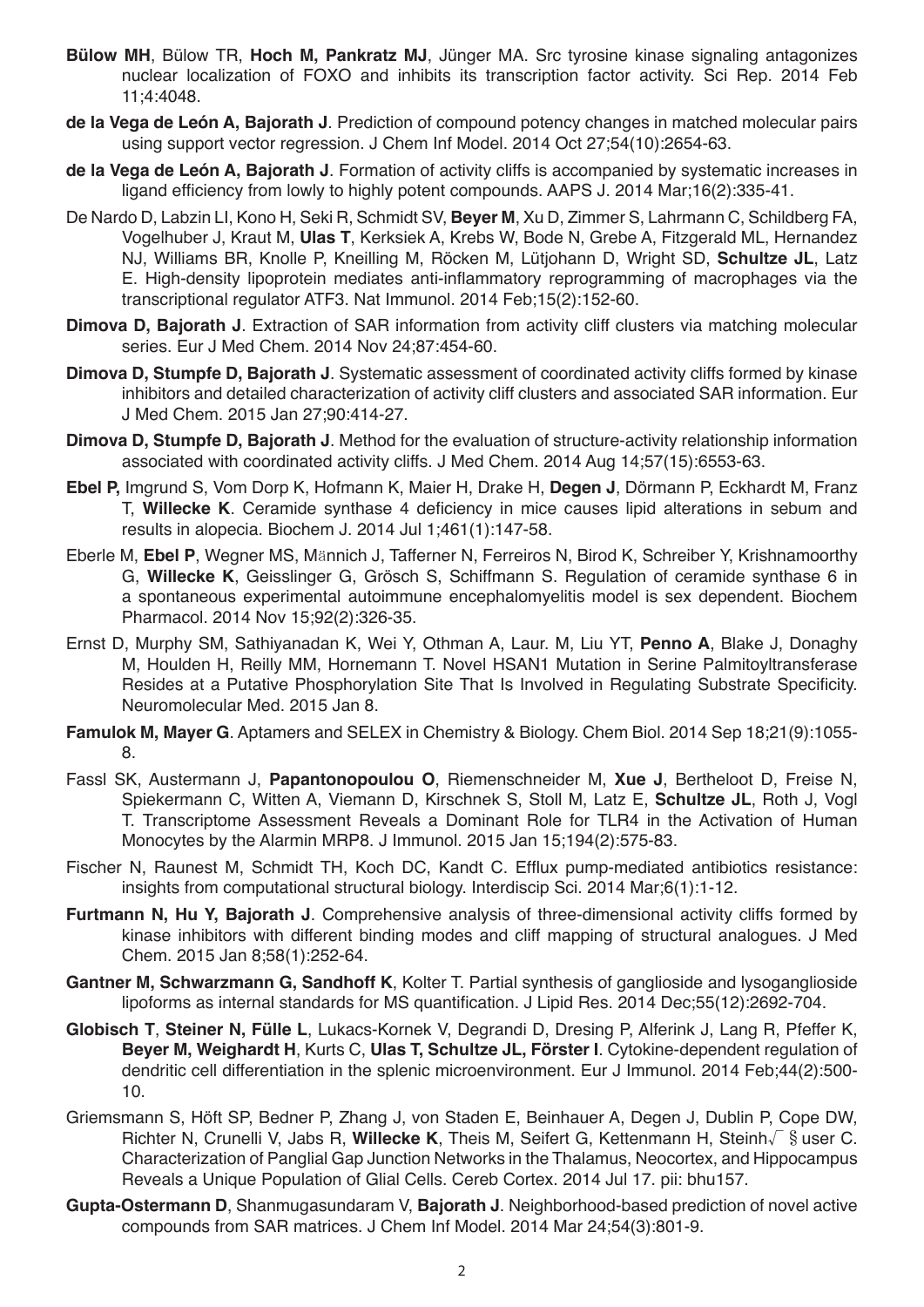- **Gupta-Ostermann D, Bajorath J**. The 'SAR Matrix' method and its extensions for applications in medicinal chemistry and chemogenomics. Version 2. F1000Res. 2014 May 16 [revised 2014 Jun 23];3:113.
- **Gündner AL, Hahn I**, Sendscheid O, Aberle H, **Hoch M**. The PIKE homolog Centaurin gamma regulates developmental timing in Drosophila. PLoS One. 2014 May 20;9(5):e97332.
- Hamedani NS, Blümke F, **Tolle F**, Rohrbach F, Rühl H, Oldenburg J, **Mayer G**, Pötzsch B, Müller J. Capture and Release (CaR): a simplified procedure for onetube isolation and concentration of single-stranded DNA during SELEX. Chem Commun (Camb). 2015 Jan 21;51(6):1135-8.
- **Heikamp K, Bajorath J**. Support vector machines for drug discovery. Expert Opin Drug Discov. 2014 Jan;9(1):93-104.
- Hofmann K, Thiele C, Schött HF, Gaebler A, Schoene M, Kiver Y, Friedrichs S, Lütjohann D, Kuerschner L. A novel alkyne cholesterol to trace cellular cholesterol metabolism and localization. J Lipid Res. 2014 Mar;55(3):583-91.
- **Homsi Y, Schloetel JG**, Scheffer KD, **Schmidt TH**, Destainville N, Florin L, **Lang T**. The extracellular deltadomain is essential for the formation of CD81 tetraspanin webs. Biophys J. 2014 Jul 1;107(1):100- 13.
- **Hu Y, Bajorath J**. Exploring the scaffold universe of kinase inhibitors. J Med Chem. 2015 Jan 8;58(1):315- 32. doi: 10.1021/jm501237k. Epub 2014 Sep 16.
- **Hu Y, Furtmann N, Bajorath J**. Current compound coverage of the kinome. J Med Chem. 2015 Jan 8;58(1):30-40. doi: 10.1021/jm5008159. Epub 2014 Jul 30.
- **Hu Y, Bajorath J**. Influence of search parameters and criteria on compound selection, promiscuity, and pan assay interference characteristics. J Chem Inf Model. 2014 Nov 24;54(11):3056-66.
- **Hu Y, Lounkine E, Bajorath J**. Many approved drugs have bioactive analogs with different target annotations. AAPS J. 2014 Jul;16(4):847-59.
- **Hu Y, Bajorath J**. Many drugs contain unique scaffolds with varying structural relationships to scaffolds of currently available bioactive compounds. Eur J Med Chem. 2014 Apr 9;76:427-34.
- **Hu Y, Bajorath J**. Learning from 'big data': compounds and targets. Drug Discov Today. 2014 Apr;19(4):357- 60.
- **Hu Y, Bajorath J**. Follow up: Compound data sets and software tools for chemoinformatics and medicinal chemistry applications: update and data transfer. F1000Res. 2014 Mar 11;3:69.
- **Hu Y, Bajorath J**. Monitoring drug promiscuity over time. Version 2. F1000Res. 2014 Sep 11 [revised 2014 Nov 4];3:218.
- **Hu Y, Gupta-Ostermann D, Bajorath J**. Exploring compound promiscuity patterns and multi-target activity spaces. Comput Struct Biotechnol J. 2014 Jan 29;9:e201401003.
- **Hu Y, de la Vega de León A, Zhang B, Bajorath J**. Matched molecular pair-based data sets for computeraided medicinal chemistry. Version 2. F1000Res. 2014 Feb 4 [revised 2014 Feb 21];3:36.
- Itoe MA, Sampaio JL, Cabal GG, Real E, Zuzarte-Luis V, March S, Bhatia SN, Frischknecht F, **Thiele C**, Shevchenko A, Mota MM. Host cell phosphatidylcholine is a key mediator of malaria parasite survival during liver stage infection. Cell Host Microbe. 2014 Dec 10;16(6):778-86.
- Kaczmarek J, **Homsi Y, van** Ü**üm J**, Metzger C, Knolle PA, **Kolanus W, Lang T**, Diehl L. Liver sinusoidal endothelial cell-mediated CD8 T cell priming depends on co-inhibitory signal integration over time. PLoS One. 2014 Jun 12;9(6):e99574.
- Kadaba Srinivasan P, Fet N, Bleilevens C, Afify M, Doorschodt B, Yagi S, **van Echten-Deckert G**, Tolba RH. Hydroxyectoine ameliorates preservation injury in deceased after cardiac death donors in experimental liver grafts. Ann Transplant. 2014 Apr 14;19:165-73.
- Karaca I, Tamboli IY, Glebov K, Richter J, Fell LH, Grimm MO, Haupenthal VJ, Hartmann T, Graler MH, **van Echten-Deckert G,** Walter J. (2014). Deficiency of sphingosine-1-phosphate lyase impairs lysosomal metabolism of the amyloid precursor protein. J Biol Chem.
- **Kayastha S, Dimova D, Iyer P, Vogt M, Bajorath J**. Large-scale assessment of activity landscape feature probabilities of bioactive compounds. J Chem Inf Model. 2014 Feb 24;54(2):442-50.
- Khan I, Ibrar A, Zaib S, Ahmad S, Furtmann N, Hameed S, Simpson J, **Bajorath J**, Iqbal J. Active compounds from a diverse library of triazolothiadiazole and triazolothiadiazine scaffolds: synthesis, crystal structure determination, cytotoxicity, cholinesterase inhibitory activity, and binding mode analysis. Bioorg Med Chem. 2014 Nov 1;22(21):6163-73.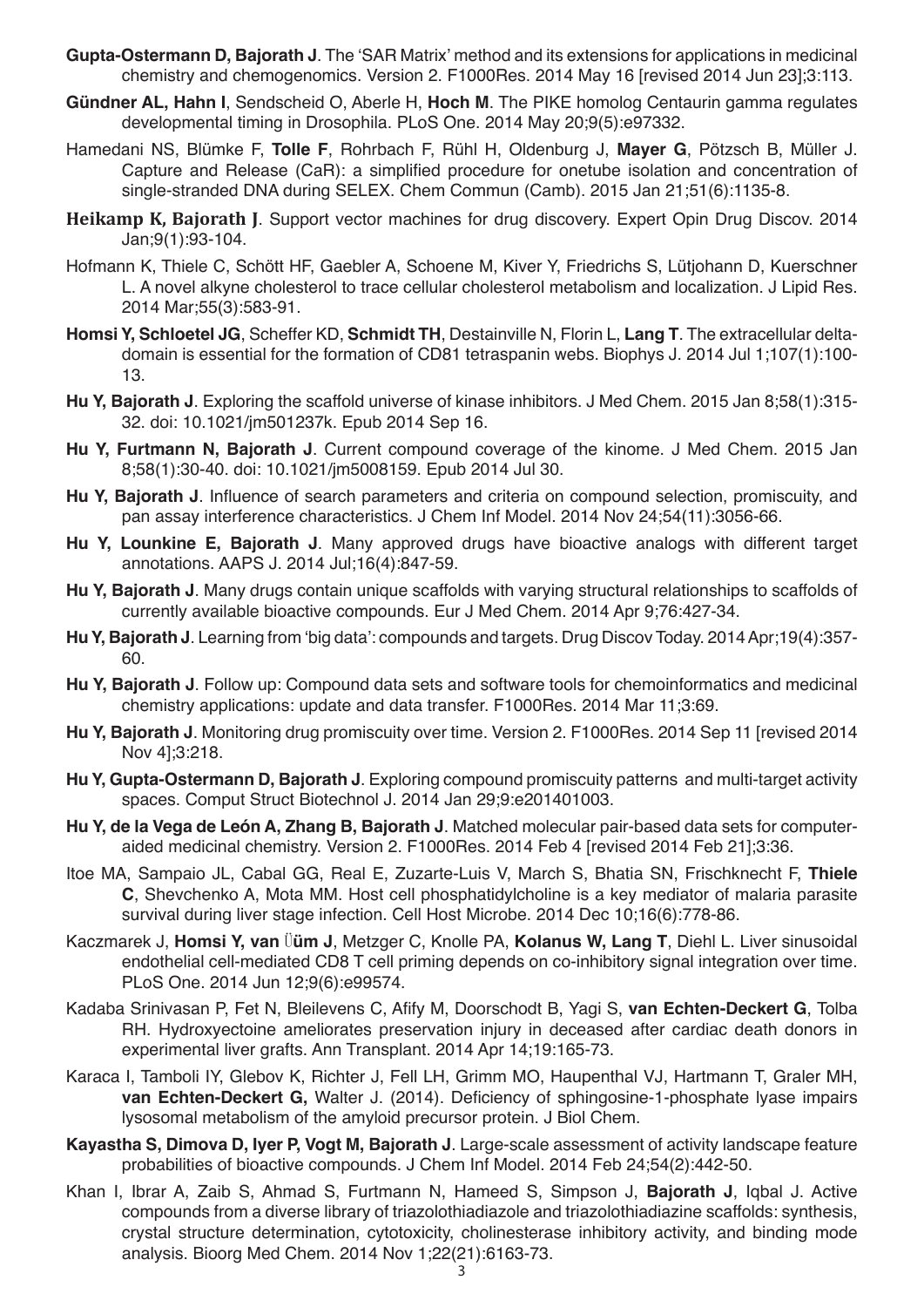- Koch DC, **Schmidt TH**, Sahl HG, Kubitscheck U, Kandt C. Structural dynamics of the cell wall precursor lipid II in the presence and absence of the lantibiotic nisin. Biochim Biophys Acta. 2014 Dec;1838(12):3061-8.
- **Krebs W, Schmidt SV**, Goren A, De Nardo D, Labzin L, Bovier A, **Ulas T, Theis H, Kraut M**, Latz E, **Beyer M, Schultze JL**. Optimization of transcription factor binding map accuracy utilizing knockout-mouse models. Nucleic Acids Res. 2014 Dec 1;42(21):13051-60.
- **Kuerschner L, Thiele C**. Multiple bonds for the lipid interest. Biochim Biophys Acta. 2014 Aug;1841(8):1031- 7.
- Kummer MP, Hammerschmidt T, Martinez A, Terwel D, Eichele G, Witten A, Figura S, Stoll M, Schwartz S, Pape HC, **Schultze JL**, Weinshenker D, Heneka MT. Ear2 deletion causes early memory and learning deficits in APP/PS1 mice. J Neurosci. 2014 Jun 25;34(26):8845-54.
- Laufer S, **Bajorath J**. Advancing the kinase field: new targets and second generation inhibitors. J Med Chem. 2015 Jan 8;58(1):1.
- **Lennarz S**, Heider E, Blind M, **Mayer G**. An Aptamer to the MAP Kinase Insert Region. ACS Chem Biol. 2015 Jan 16;10(1):320-7.
- Lentz CS, Sattler JM, Fendler M, Gottwalt S, **Halls VS**, Strassel S, Arriens S, **Hannam JS**, Specht S, **Famulok M**, Mueller AK, Hoerauf A, Pfarr KM. In Vitro Activity of wALADin Benzimidazoles against Different Life Cycle Stages of Plasmodium Parasites. Antimicrob Agents Chemother. 2015 Jan;59(1):654-8.
- **Li T, Lohmann F, Famulok M**. Interlocked DNA nanostructures controlled by a reversible logic circuit. Nat Commun. 2014 Sep 17;5:4940.
- **Lohmann F, Weigandt J, Valero J, Famulok M**. Logic gating by macrocycle displacement using a doublestranded DNA [3]rotaxane shuttle. Angew Chem Int Ed Engl. 2014 Sep 22;53(39):10372-6.
- **Lohmann F, Valero J, Famulok M**. A novel family of structurally stable double stranded DNA catenanes. Chem Commun (Camb). 2014 Jun 11;50(46):6091-3.
- **Lohmann D, Spandl J, Stevanovic A, Schoene M**, Philippou-Massier J, **Thiele C**. Monoubiquitination of ancient ubiquitous protein 1 promotes lipid droplet clustering. PLoS One. 2013 Sep 5;8(9):e72453.
- **Lübkemeier I, Bosen F**, Kim JS, Sasse P, Malan D, Fleischmann BK, **Willecke K**. The Human Connexin43E42K Mutation from a Sudden Infant Death Victim Leads to Impaired Ventricular Activation and Neonatal Death in Mice. Circ Cardiovasc Genet. 2014 Dec 10. pii: CIRCGENETICS.114.000793.
- **Lünse CE**, Schüller A, **Mayer** G. The promise of riboswitches as potential antibacterial drug targets. Int J Med Microbiol. 2014 Jan;304(1):79-92.
- **Lünse CE**, Scott FJ, Suckling CJ, **Mayer G**. Novel TPP-riboswitch activators bypass metabolic enzyme dependency. Front Chem. 2014 Jul 28;2:53.
- **Lünse CE, Mayer G**. Screening assays to identify artificial glmS ribozyme activators. Methods Mol Biol. 2014;1103:199-209.
- Ma Y, Mattarollo SR, Adjemian S, Yang H, Aymeric L, Hannani D, Portela Catani JP, Duret H, Teng MW, Kepp O, Wang Y, Sistigu A, **Schultze JL**, Stoll G, Galluzzi L, Zitvogel L, Smyth MJ, Kroemer G. CCL2/CCR2-dependent recruitment of functional antigen-presenting cells into tumors upon chemotherapy. Cancer Res. 2014 Jan 15;74(2):436-45.
- MacPherson L, Ahmed S, Tamblyn L, Krutmann J, **Förster I, Weighardt H**, Matthews J. Aryl hydrocarbon receptor repressor and TiPARP (ARTD14) use similar, but also distinct mechanisms to repress aryl hydrocarbon receptor signaling. Int J Mol Sci. 2014 May 6;15(5):7939-57.
- Marsching C, Rabionet M, Mathow D, Jennemann R, **Kremser C**, Porubsky S, Bolenz C, **Willecke K**, Gröne HJ, Hopf C, Sandhoff R. Renal sulfatides: sphingoid base-dependent localization and region-specific compensation of CerS2-dysfunction. J Lipid Res. 2014 Nov;55(11):2354-69.
- **Mass E**, Wachten D, **Aschenbrenner AC, Voelzmann A, Hoch M**. Murine Creld1 controls cardiac development through activation of calcineurin/NFATc1 signaling. Dev Cell. 2014 Mar 31;28(6):711- 26.
- **Moessinger C, Klizaite K, Steinhagen A, Philippou-Massier J**, Shevchenko A, **Hoch M**, Ejsing CS, **Thiele C**. Two different pathways of phosphatidylcholine synthesis, the Kennedy Pathway and the Lands Cycle, differentially regulate cellular triacylglycerol storage. BMC Cell Biol. 2014 Dec 10;15(1):43.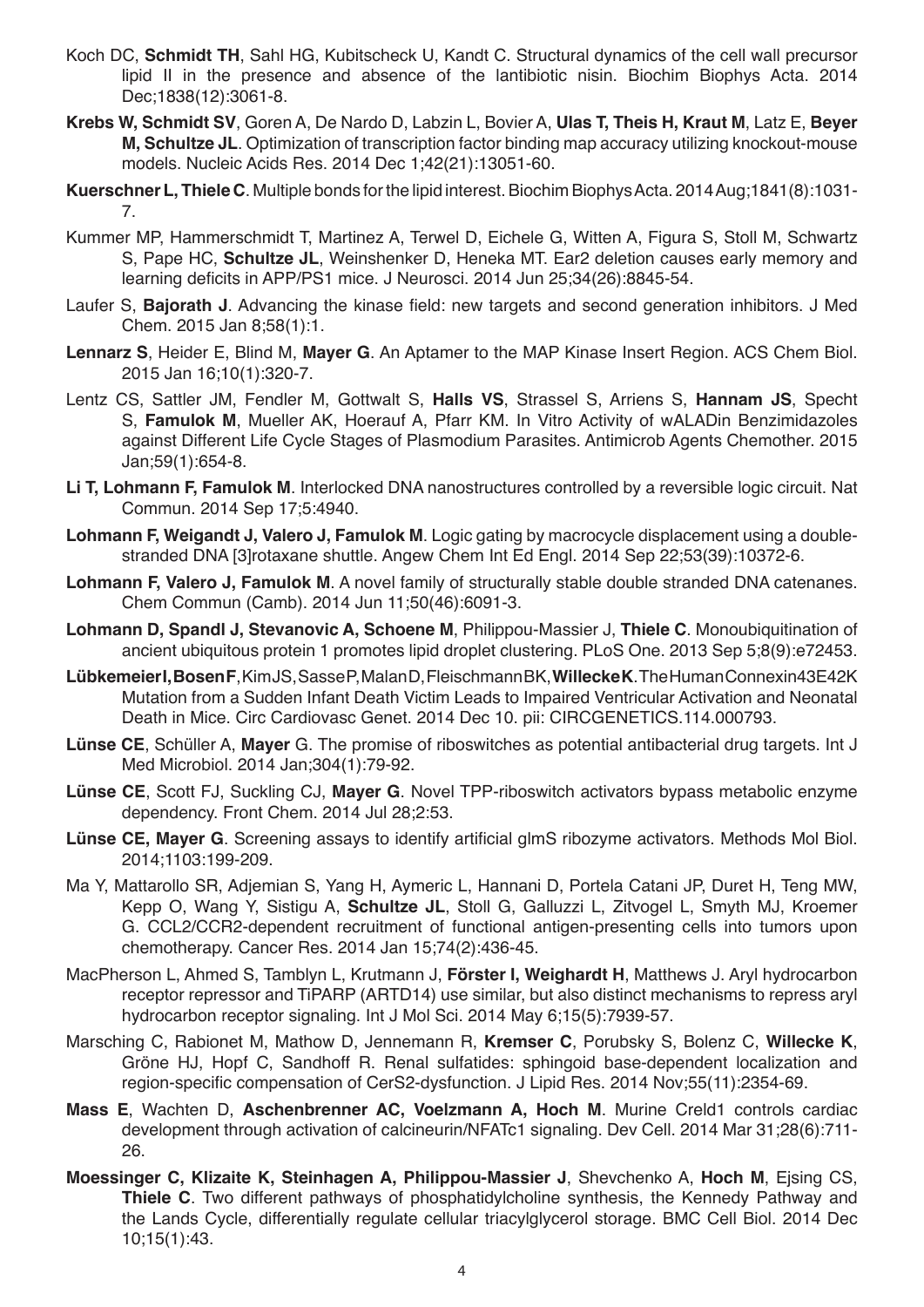- Murray PJ, Allen JE, Biswas SK, Fisher EA, Gilroy DW, Goerdt S, Gordon S, Hamilton JA, Ivashkiv LB, Lawrence T, Locati M, Mantovani A, Martinez FO, Mege JL, Mosser DM, Natoli G, Saeij JP, **Schultze JL**, Shirey KA, Sica A, Suttles J, Udalova I, van Ginderachter JA, Vogel SN, Wynn TA. Macrophage activation and polarization: nomenclature and experimental guidelines. Immunity. 2014 Jul 17;41(1):14-20.
- **Ni**ñ**o-Castro A**, Abdullah Z, Popov A, **Thabet Y, Beyer M**, Knolle P, Domann E, Chakraborty T, **Schmidt SV**, **Schultze JL**. The IDO1-induced kynurenines play a major role in the antimicrobial effect of human myeloid cells against Listeria monocytogenes. Innate Immun. 2014 May;20(4):401-11.
- Oninla VO, **Breiden B**, Babalola JO, **Sandhoff K**. Acid sphingomyelinase activity is regulated by membrane lipids and facilitates cholesterol transfer by NPC2. J Lipid Res. 2014 Dec;55(12):2606-19. doi: 10.1194/jlr.M054528. Epub 2014 Oct 22. PubMed PMID: 25339683; PubMed Central PMCID: PMC4242453.
- Papan C, Penkov S, Herzog R, **Thiele C**, Kurzchalia T, Shevchenko A: Systematic screening for novel lipids by shotgun lipidomics, Anal Chem 2014, 86:2703-2710
- **Pyka AM, Domnick C, Braun F, Kath-Schorr S**. Diels-Alder cycloadditions on synthetic RNA in mammalian cells. Bioconjug Chem. 2014 Aug 20;25(8):1438-43.
- Rauen J, Kreer C, Paillard A, van Duikeren S, Benckhuijsen WE, Camps MG, Valentijn AR, Ossendorp F, Drijfhout JW, Arens R, Burgdorf S. Enhanced cross-presentation and improved CD8+ T cell responses after mannosylation of synthetic long peptides in mice. PLoS One. 2014 Aug 19;9(8):e103755.
- Saka SK, Honigmann A, Eggeling C, Hell SW, **Lang T**, Rizzoli SO. Multi-protein assemblies underlie the mesoscale organization of the plasma membrane. Nat Commun. 2014 Jul 25;5:4509.
- Schiwon M, Weisheit C, Franken L, Gutweiler S, Dixit A, Meyer-Schwesinger C, Pohl JM, Maurice NJ, Thiebes S, Lorenz K, Quast T, Fuhrmann M, Baumgarten G, Lohse MJ, Opdenakker G, Bernhagen J, Bucala R, Panzer U, **Kolanus W**, Gröne HJ, Garbi N, Kastenmüller W, Knolle PA, Kurts C, Engel DR. Crosstalk between sentinel and helper macrophages permits neutrophil migration into infected uroepithelium. Cell. 2014 Jan 30;156(3):456-68.
- **Schmidt SV, Schultze JL**. New Insights into IDO Biology in Bacterial and Viral Infections. Front Immunol. 2014 Aug 11;5:384.
- Schmöle AC, Lundt R, Ternes S, Albayram Ö, **Ulas T, Schultze JL**, Bano D, Nicotera P, Alferink J, Zimmer A. Cannabinoid receptor 2 deficiency results in reduced neuroinflammation in an Alzheimer's disease mouse model. Neurobiol Aging. 2015 Feb;36(2):710-9.
- Schneider C, Nobs SP, Kurrer M, Rehrauer H, **Thiele C**, Kopf M. Induction of the nuclear receptor PPAR-Œ > by the cytokine GM-CSF is critical for the differentiation of fetal monocytes into alveolar macrophages. Nat Immunol. 2014 Nov;15(11):1026-37.
- **Schoofs A, Hückesfeld S, Surendran S, Pankratz MJ**. Serotonergic pathways in the Drosophila larval enteric nervous system. J Insect Physiol. 2014 Oct;69:118-25.
- **Schoofs A, Hückesfeld S, Schlegel P, Miroschnikow A**, Peters M, Zeymer M, Spieß R, Chiang AS, **Pankratz MJ**. Selection of motor programs for suppressing food intake and inducing locomotion in the Drosophila brain. PLoS Biol. 2014 Jun 24;12(6):e1001893.
- **Schuette V, Burgdorf S**. The ins-and-outs of endosomal antigens for cross-presentation. Curr Opin Immunol. 2014 Feb;26:63-8.
- **Schultze JL**. Precision attack on calcineurin in macrophages: a new anti-inflammatory weapon. EMBO J. 2014 May 16;33(10):1087-8.
- **Schulze H, Sandhoff K**. Sphingolipids and lysosomal pathologies. Biochim Biophys Acta. 2014 May;1841(5):799-810.
- **Schwarzmann G**, Arenz C, **Sandhoff K**. Labeled chemical biology tools for investigating sphingolipid metabolism, trafficking and interaction with lipids and proteins. Biochim Biophys Acta. 2014 Aug;1841(8):1161-73.
- Sistigu A, Yamazaki T, Vacchelli E, Chaba K, Enot DP, Adam J, Vitale I, Goubar A, Baracco EE, Remédios C, Fend L, Hannani D, Aymeric L, Ma Y, Niso-Santano M, Kepp O, **Schultze JL**, Tüting T, Belardelli F, Bracci L, La Sorsa V, Ziccheddu G, Sestili P, Urbani F, Delorenzi M, Lacroix-Triki M, Quidville V, Conforti R, Spano JP, Pusztai L, Poirier-Colame V, Delaloge S, Penault-Llorca F, Ladoire S, Arnould L, Cyrta J, Dessoliers MC, Eggermont A, Bianchi ME, Pittet M, Engblom C, Pfirschke C,